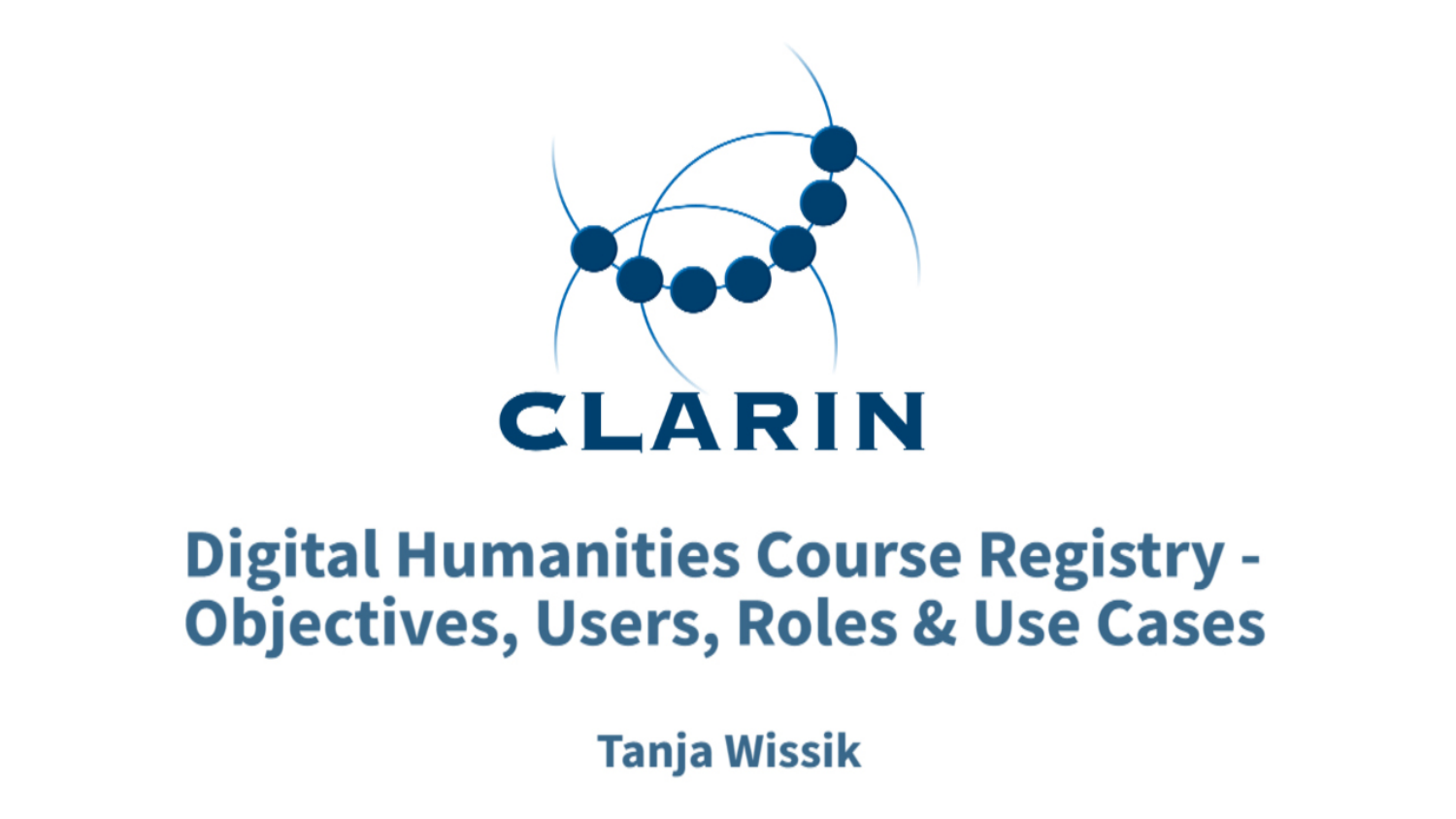

## DH Course Registry Metadatathon

Organizers: Tanja Wissik & Hendrik Schmeer

DARIAH Annual Event 2018, 24th May 2018, Paris, France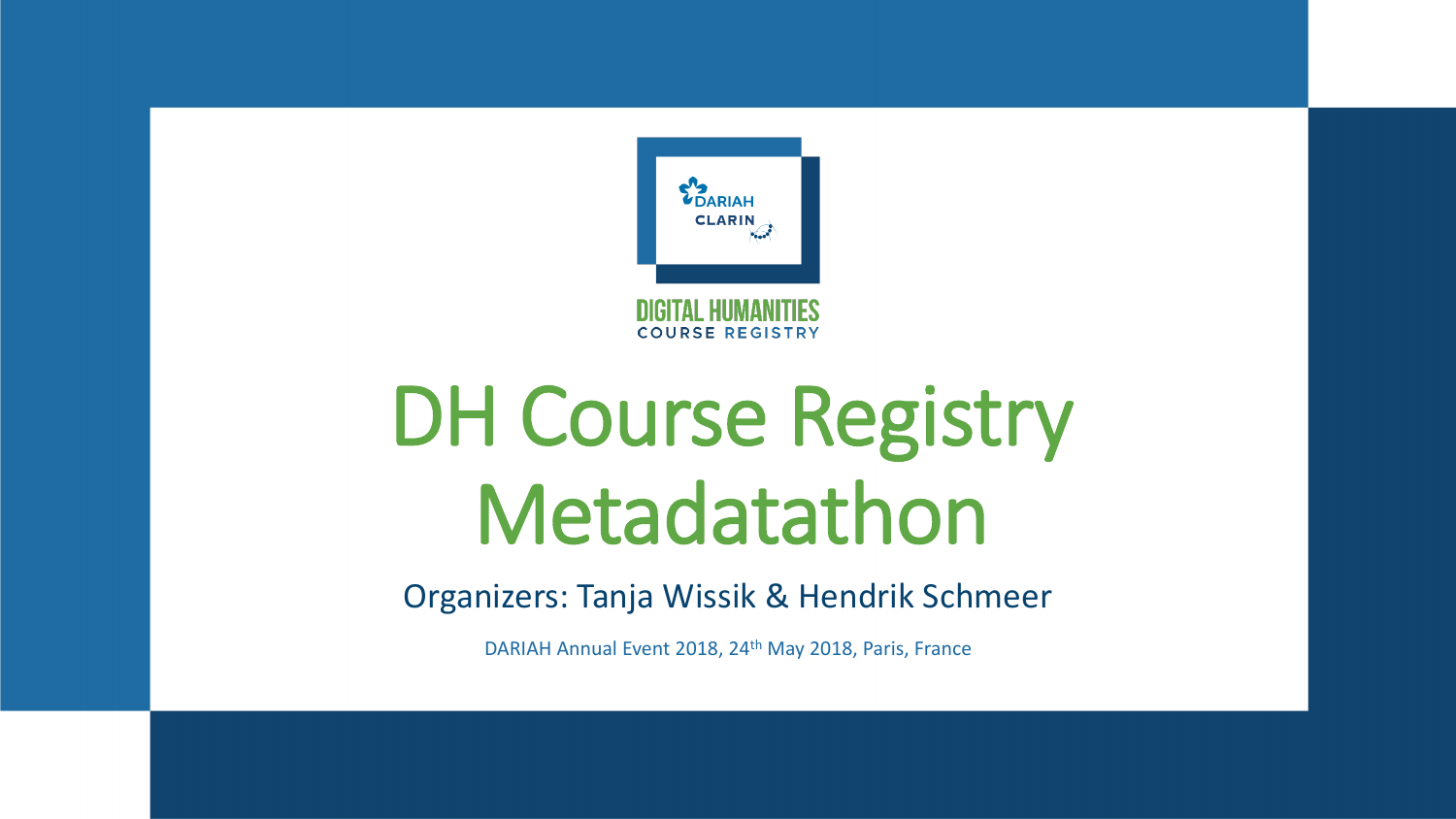

#### Agenda

#### **Thursday, May 24, 2018 10:30 - 12:30 Venue: Room** *Chêne*

- 10:30 10:40 Welcome (*Tanja Wissik, Austrian Centre for Digital Humanities & Hendrik Schmeer, CLARIN ERIC*)
- 10:40 10:55 Introduction (*Marianne Ping Huang, DARIAH VCC2 Research and Education Liaison*)
- 10:55 11:15 Digital Humanities Course Registry Objectives, Users, Roles & Use Cases (*Tanja Wissik, Austrian Centre for Digital Humanities*)
- 11:15 11:35 Technical Background (*Hendrik Schmeer, CLARIN ERIC*)

11:35 - 12:30 Hands-on Session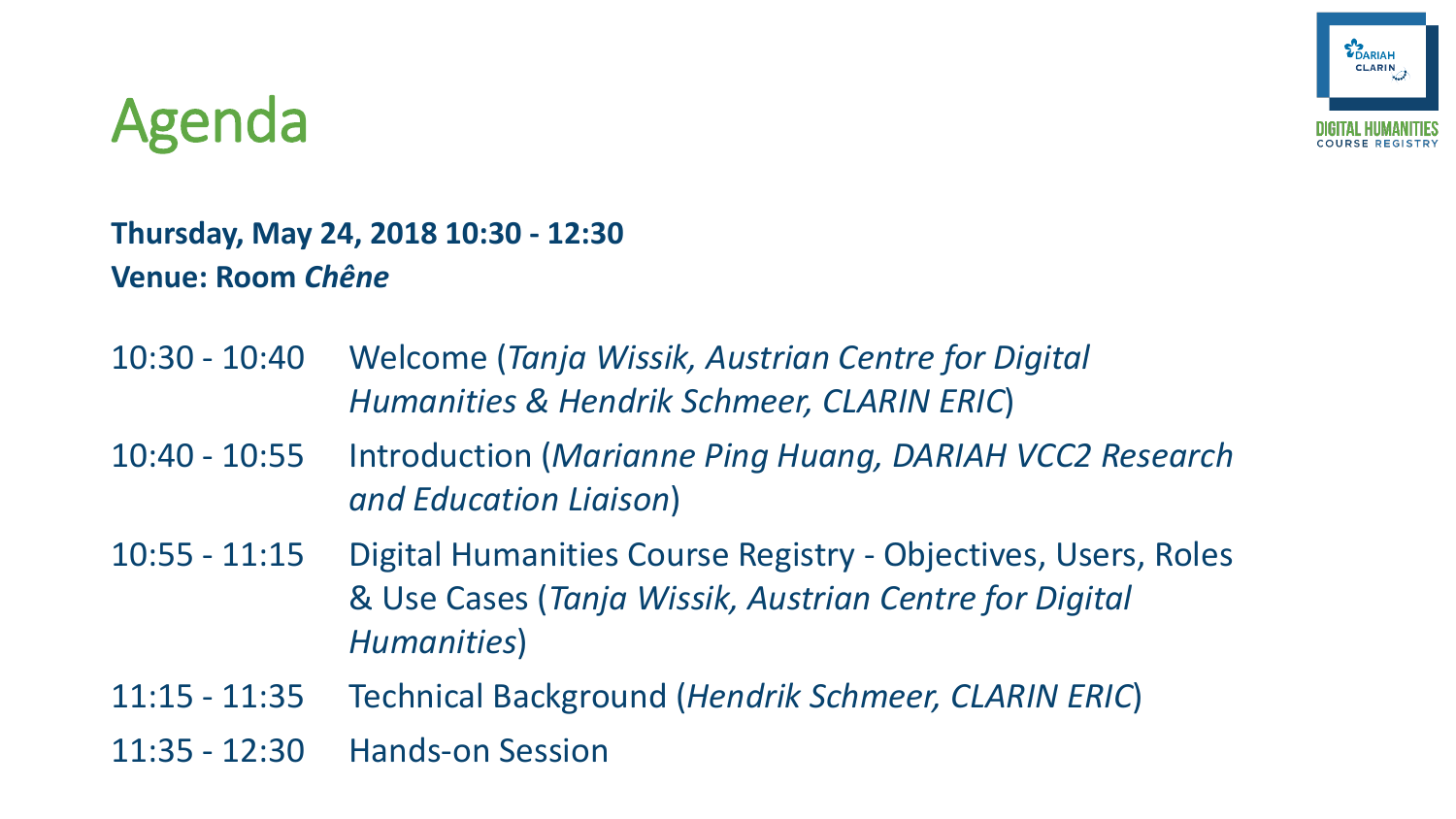

## DH Course Registry Objectives, Users, Roles & Use Cases

Tanja Wissik, Austrian Academy of Sciences

DARIAH Annual Event 2018, 24th May 2018, Paris, France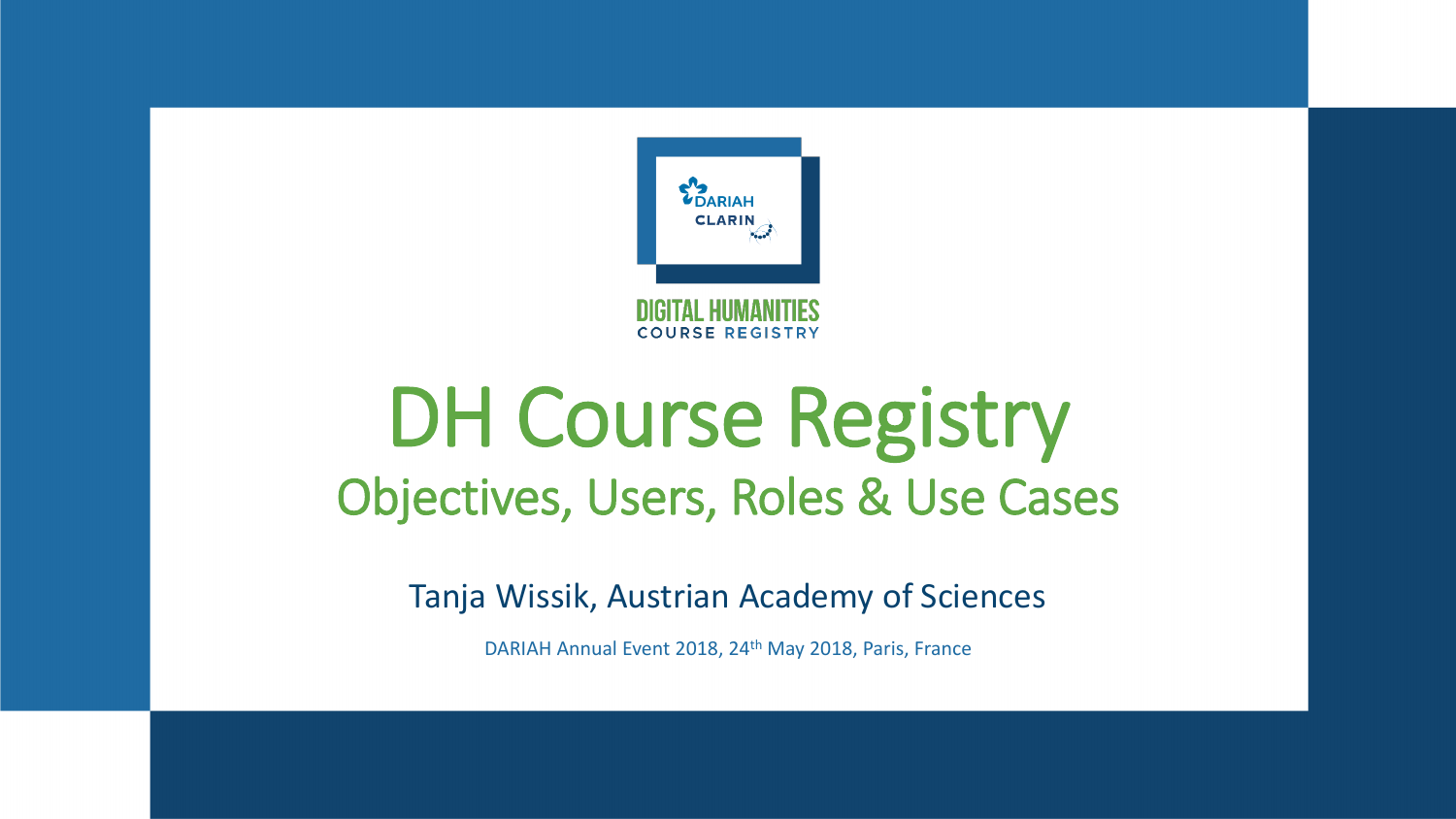### What is it?



#### Searchable curated online platform for announcing and finding courses and programs in Digital Humanities or related fields.



| <b>Status</b>              | <b>Course Name</b>                                           | <b>Education</b><br><b>Type</b> | <b>Institution</b>                      | <b>Department</b>                                         | <b>Information</b> | <b>Curriculum</b> |
|----------------------------|--------------------------------------------------------------|---------------------------------|-----------------------------------------|-----------------------------------------------------------|--------------------|-------------------|
| last revised<br>2018-05-14 | <b>Digital Humanities</b>                                    | Degree: Master<br>Programme     | Katholieke<br>Universiteit Leuven       | <b>Computer Sciences</b>                                  | Info               | <b>Section</b>    |
| last revised<br>2018-05-14 | <b>Informatica Umanistica - Digital</b><br><b>Humanities</b> | Degree: Master<br>Programme     | Università degli Studi<br>di Pisa       | <b>Information Technology &amp;</b><br>Telecommunications | Info               | $\sim$            |
| last revised<br>2018-05-07 | <b>Master in Digital Humanities</b>                          | Degree: Master<br>Programme     | Université Francois-<br><b>Rabelais</b> | Centre d'études supérieures de la<br>Renaissance          | Info               | Guide             |
| last revised<br>2018-05-07 | <b>Corpus Linguistics and Statistical</b><br><b>Methods</b>  | Credits: Course                 | University of Helsinki                  | Department of Digital Humanities<br>(FIN-CLARIN)          | Info               | <b>Contract</b>   |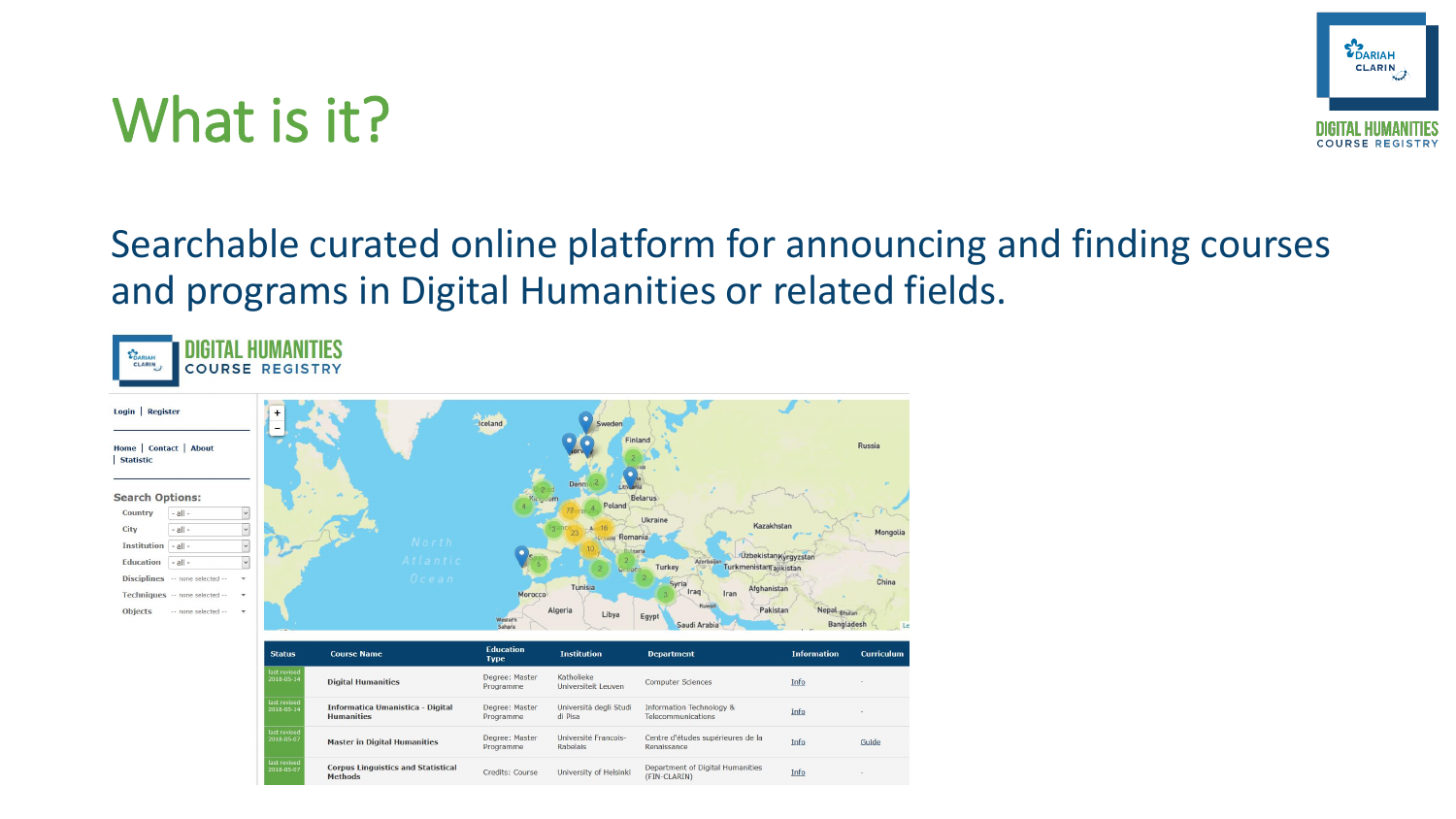## **Objectives**



- Providing information on DH related courses and programs
- Supporting dissemination of DH teaching outside the usual university networks
- Supporting to shape the landscape of DH teaching in Europe and beyond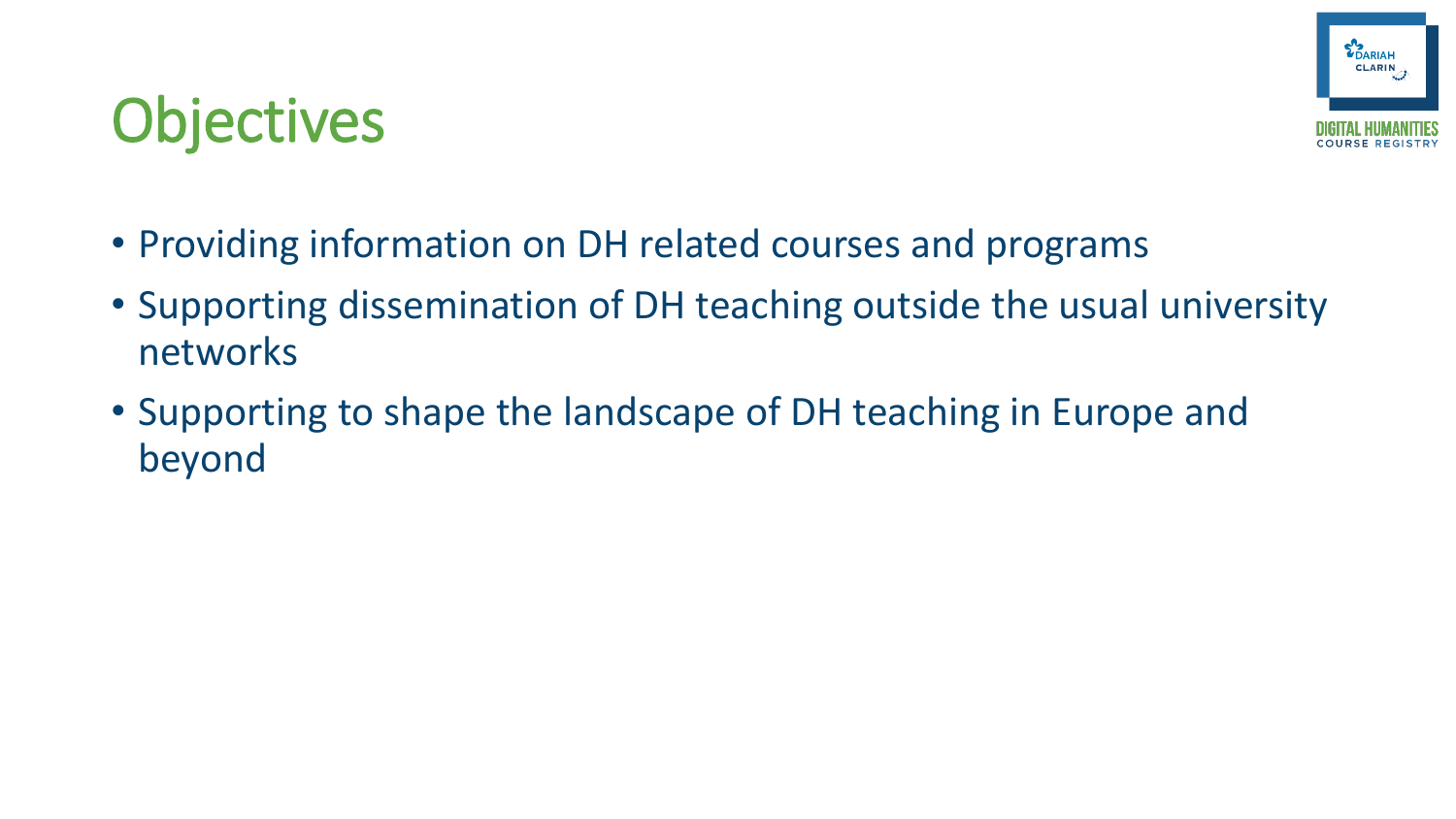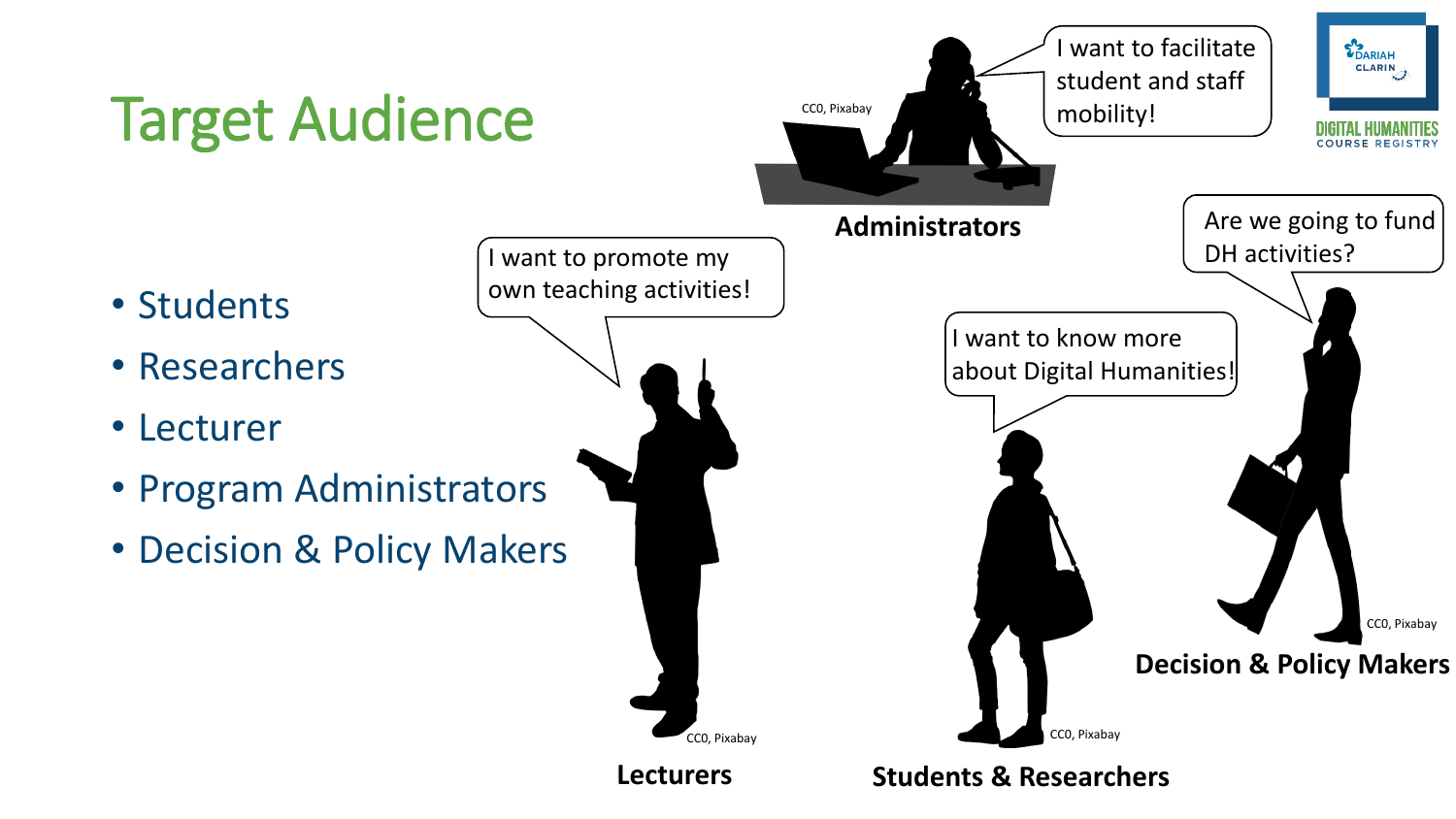#### Users & Roles



- Users without an login vs users with an login
- Contributors
- National Moderators
- (User) Administrators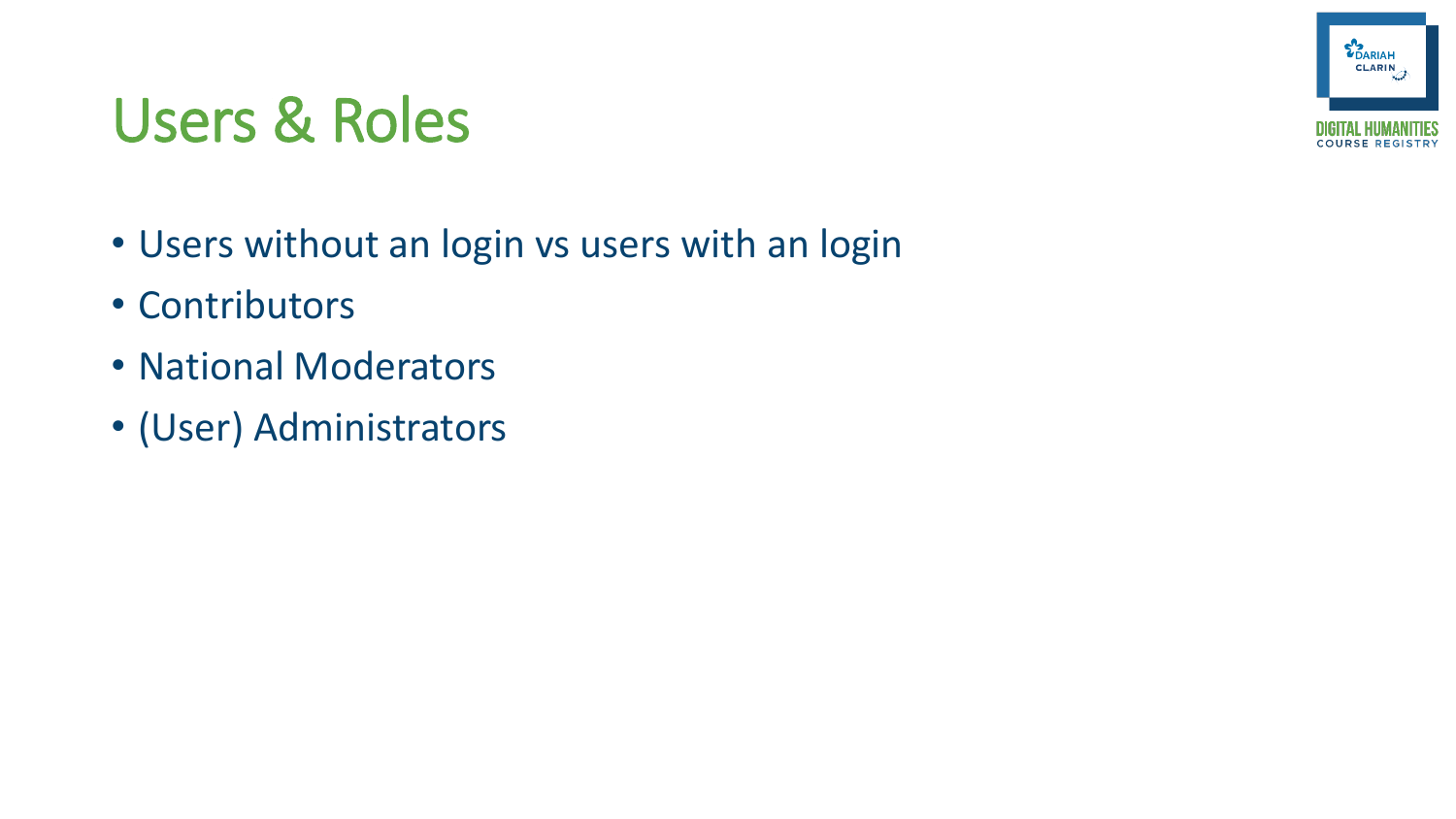

## National Moderator as Quality Control

- Appointed by CLARIN or DARIAH
- Approve new contributors for their country if needed
- Remind contributors regularly to update their course description
- Review newly added courses
- Make the DH Course Registry know through dissemination activities

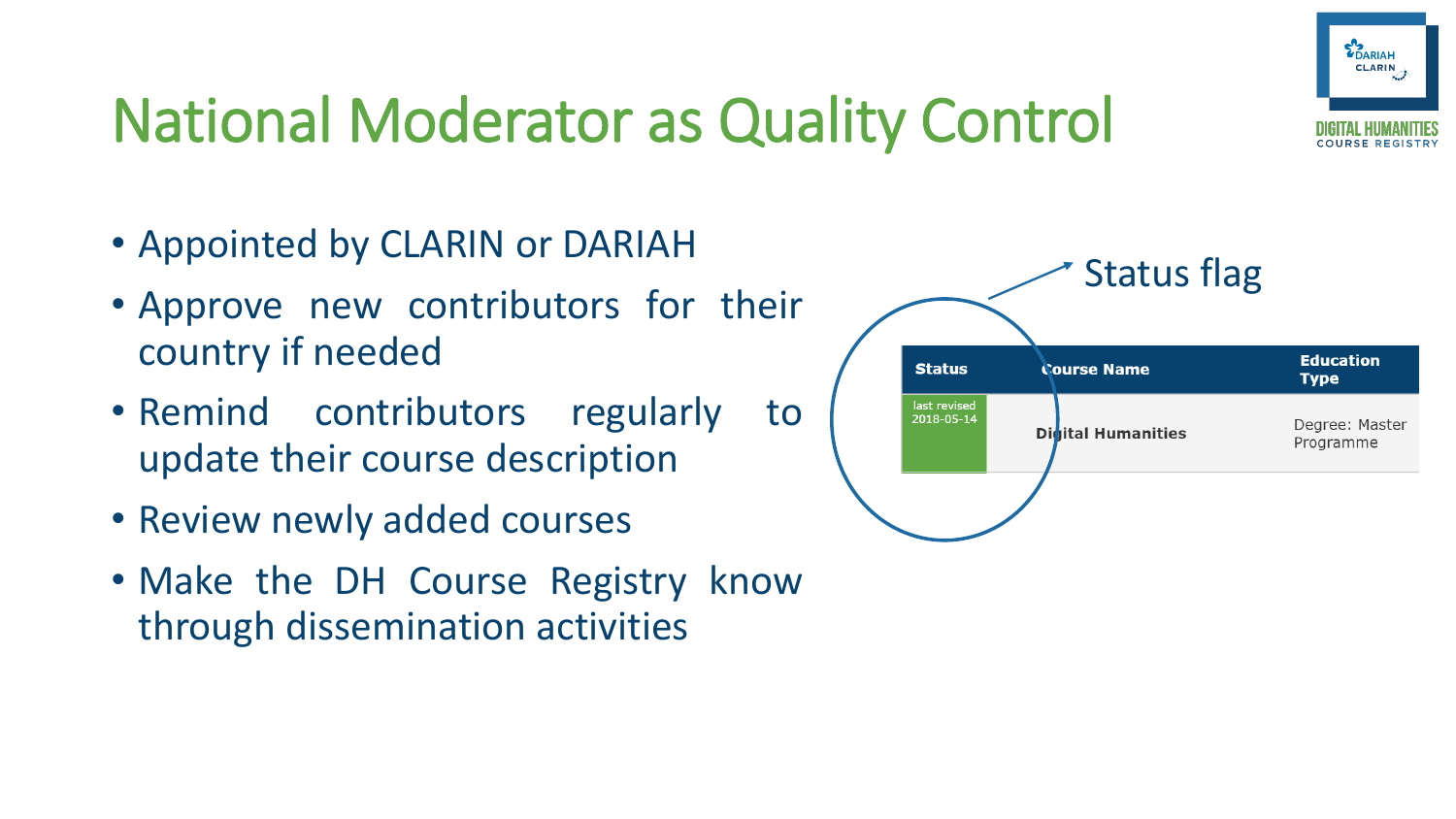

#### Use case 1

#### **Searching for DH courses as a Student to take up a study in DH or study a semester abroad**

- Presentation of the DH courses and programs on a map
- Possibility to search with a facet browser
- Searching by country or city
- Searching by institution
- Searching by education type (Bachelor, Master, PhD, Summer School etc.)
- Searching by disciplines, techniques, objects
- No login needed



#### **Search Options:**

| Country                            | - all -                                |  |
|------------------------------------|----------------------------------------|--|
| City                               | - all -                                |  |
| <b>Institution</b> $\vert$ - all - |                                        |  |
| Education                          | $-$ all $-$                            |  |
|                                    | <b>Disciplines</b> -- none selected -- |  |
|                                    | Techniques -- none selected --         |  |
| <b>Objects</b>                     | -- none selected --                    |  |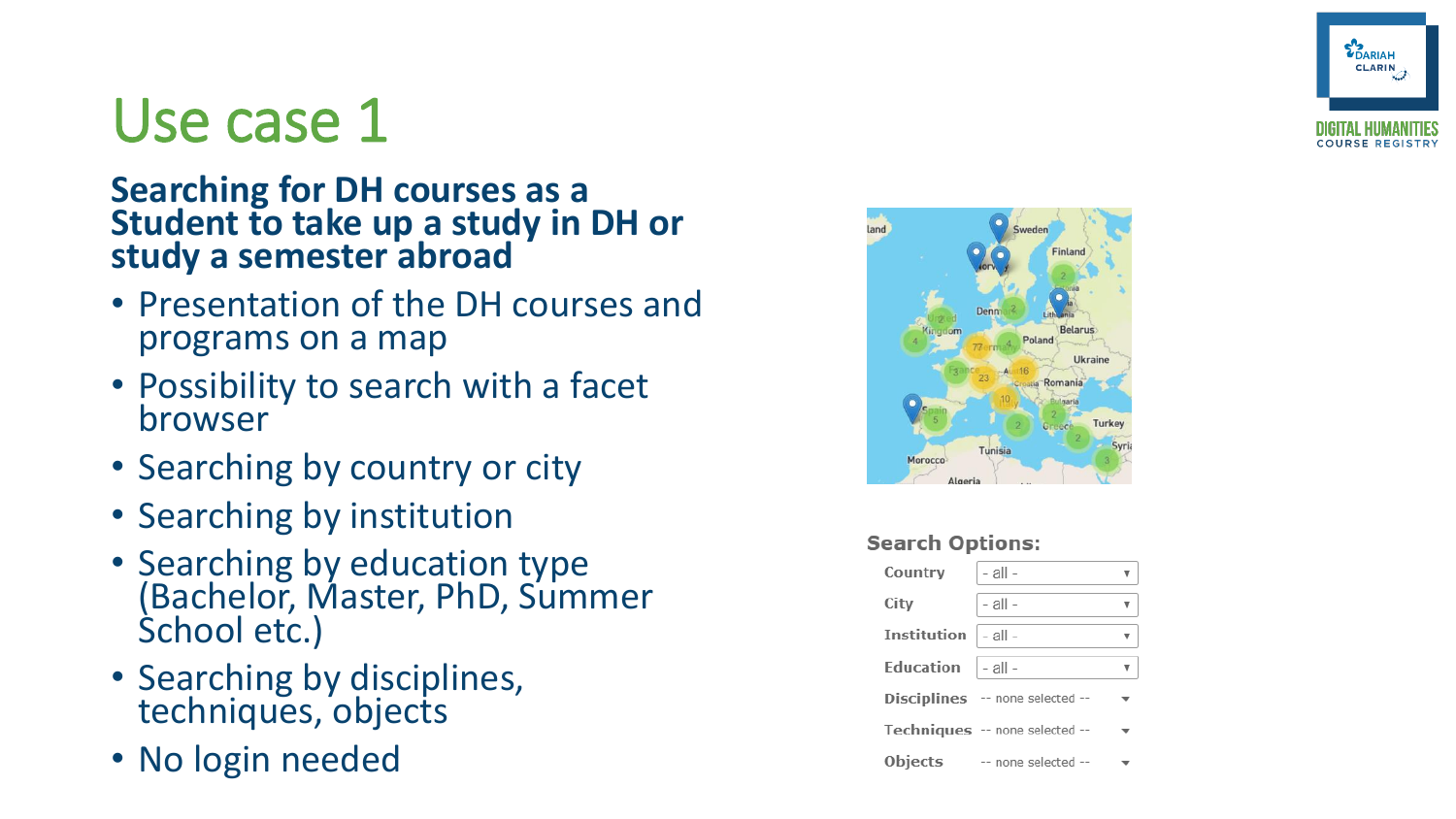**Lecturers & program administrators who want to promote courses and programs outside the usual university networks and facilitate student and staff mobility**

- Create an account and become a contributor
- Add your own courses and programs

Use case 2

- Make them visible outside your own network by adding description in English
- Maintain and review your own courses regularly
- Interact with your National Moderator